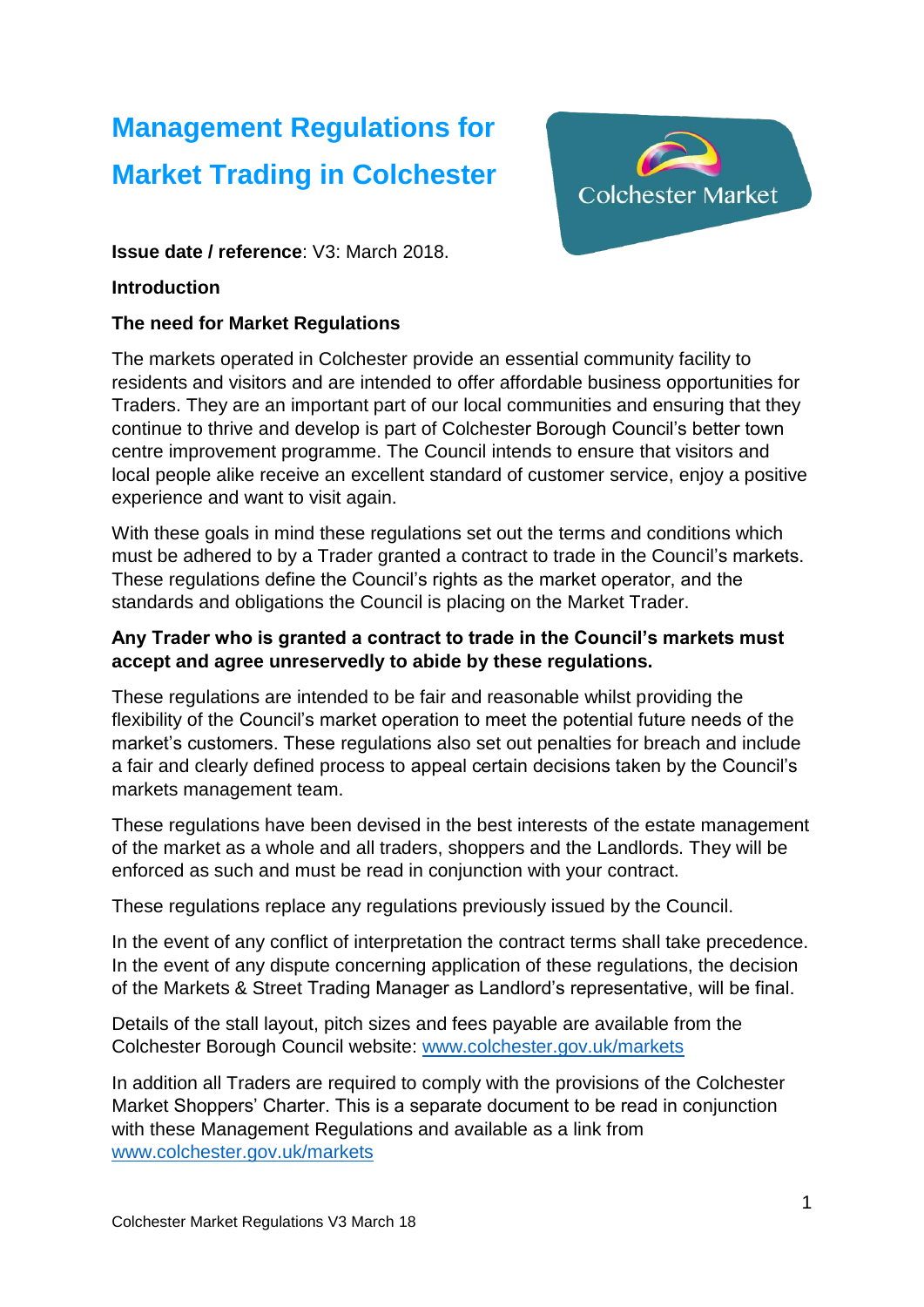# **The Council's commitment to market traders**

The Council commits that it will administer the market operation in such a way as to ensure:

• a safe and welcoming environment in which to trade

• the continuous development and promotion of the markets and market events to attract new shoppers and traders

• a balanced market offering with limited duplication of both core and competing secondary product lines

• a fair and thorough application process for Traders wishing to apply to trade or introduce a new product line

• a right of appeal against suspension, termination or refusal to transfer a trading contract with a defined process and time table

• open and two-way communication with all Traders, either directly or through their nominated representatives.

## **Future changes**

These regulations may be revoked, amended or supplemented in such manner and to such extent as the Landlords may, in their absolute discretion from time to time, direct. Traders are required to familiarise themselves and their employees, agents and contractors with same.

Colchester Borough Council may change these regulations at any time in the future. Prior to changing these regulations the Council will consult with Traders for not less than four weeks and will then give four weeks' written notice before any change takes effect.

The operation of the market is the responsibility of the Markets & Street Trading Manager (and their delegated colleagues) who is entrusted and authorised to apply discretion and judgement in the interpretation of the regulations.

#### **Definitions**

- a) **Appeal process** means the process applied by the Council for dealing with appeals submitted by market Traders against decisions taken by the Council's markets management team.
- b) **Casual trader** means any trader granted a contract to trade and to pitch a stall in the market for a single day.
- c) **Council** means Colchester Borough Council.
- d) **Equipment** means portable rails and stands, generators, bins and other receptacles.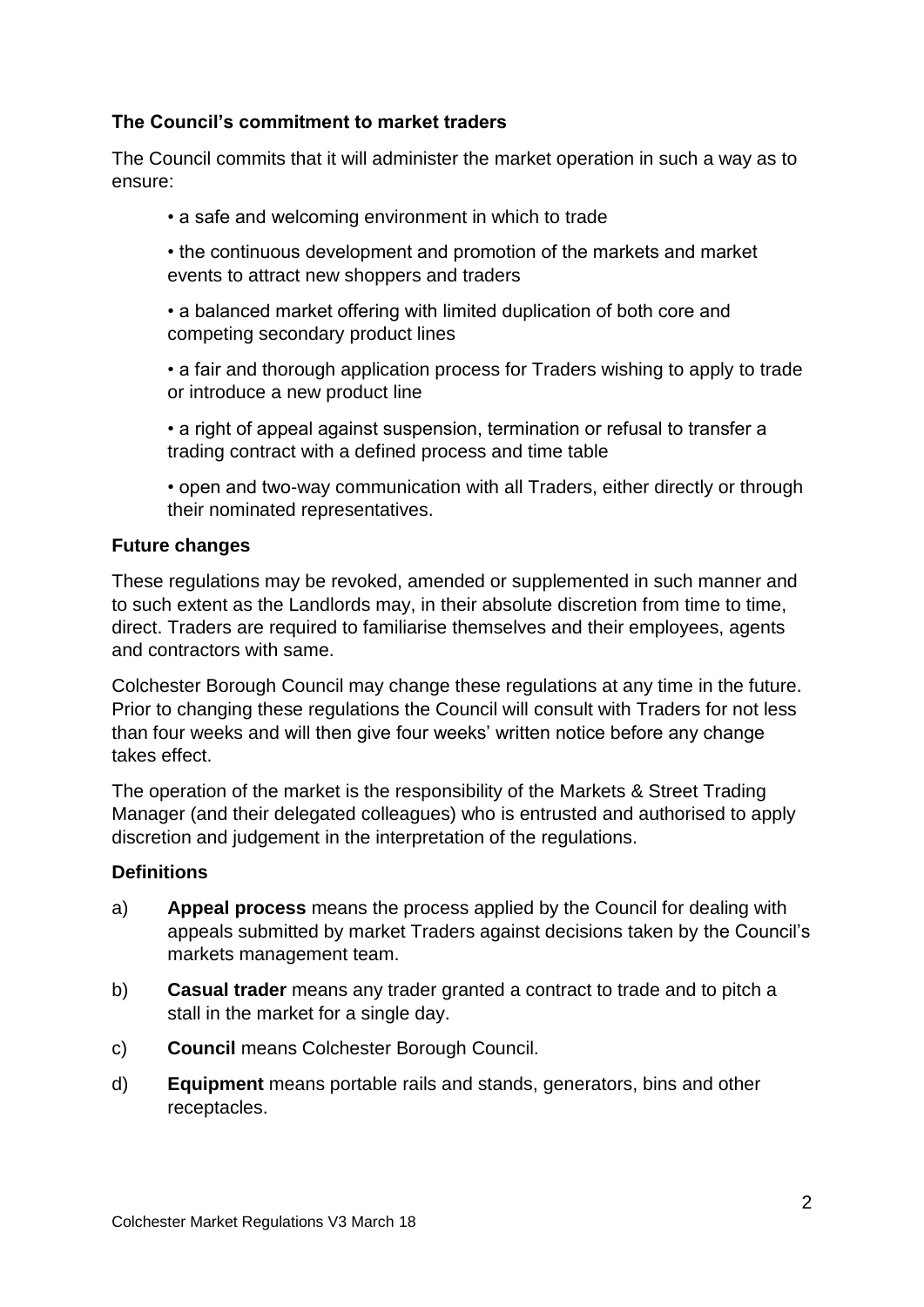- e) **Exceptional circumstances** means circumstances that could not be reasonably foreseen and for which there was insufficient time to take the necessary action to resolve the situation arising from those circumstances.
- f) **Goods and services** include provisions, commodities, articles and services permitted by the Council to be brought into the market for the purpose of sale.
- g) **Interim Trader** means any casual trader granted a special long term contract based on the permanent trader fee structure. An interim trader is not guaranteed a fixed pitch location.
- h) **Contract** means the contract issued to a trader in the form prescribed by the Council which permits casual Traders, interim Traders and permanent Traders to trade in the market in accordance with these regulations.
- i) **Landlords** means Colchester Borough Council and its duly-authorised representatives – the Markets & Street Trading Manager and other Colchester Borough Council staff.
- j) **Market** means markets held in Colchester.
- k) **Market day** means a day on which markets are authorised by the Council to open for trading.
- l) **Market hours** means the hours of operation of the market.
- m) **Markets & Street Trading Manager** means the officer responsible for the operation of the markets.
- n) **Market Shoppers' Charter** means the Market Shoppers' Charter approved by the Council and which all traders agree to recognise and abide by.
- o) **Permanent Trader** means any Trader granted a contract to trade and pitch a stall in the market for a period of 12 consecutive calendar months.
- p) **Serious misconduct** means conduct on the part of the Trader or of their staff which the Council considers so unreasonable that it destroys the trust necessarily required for the continuance of the Trader's contract.
- q) **Site** means the place allocated by the markets management team to the Trader upon which the Trader is permitted to pitch a stall.
- r) **Stall** includes a frame, canopy, link, gutter and awning, pitch or space in the market used or intended to be used for the sale of goods or services.
- s) **Trader / Stallholder** means a person or legal entity offering goods or services for sale granted a contract to trade from a stall on the market and are interchangeable and includes casual Traders, interim Traders and permanent Traders.
- t) **Byelaws** are rules made by a local authority for the regulation of its affairs or management of the area it governs.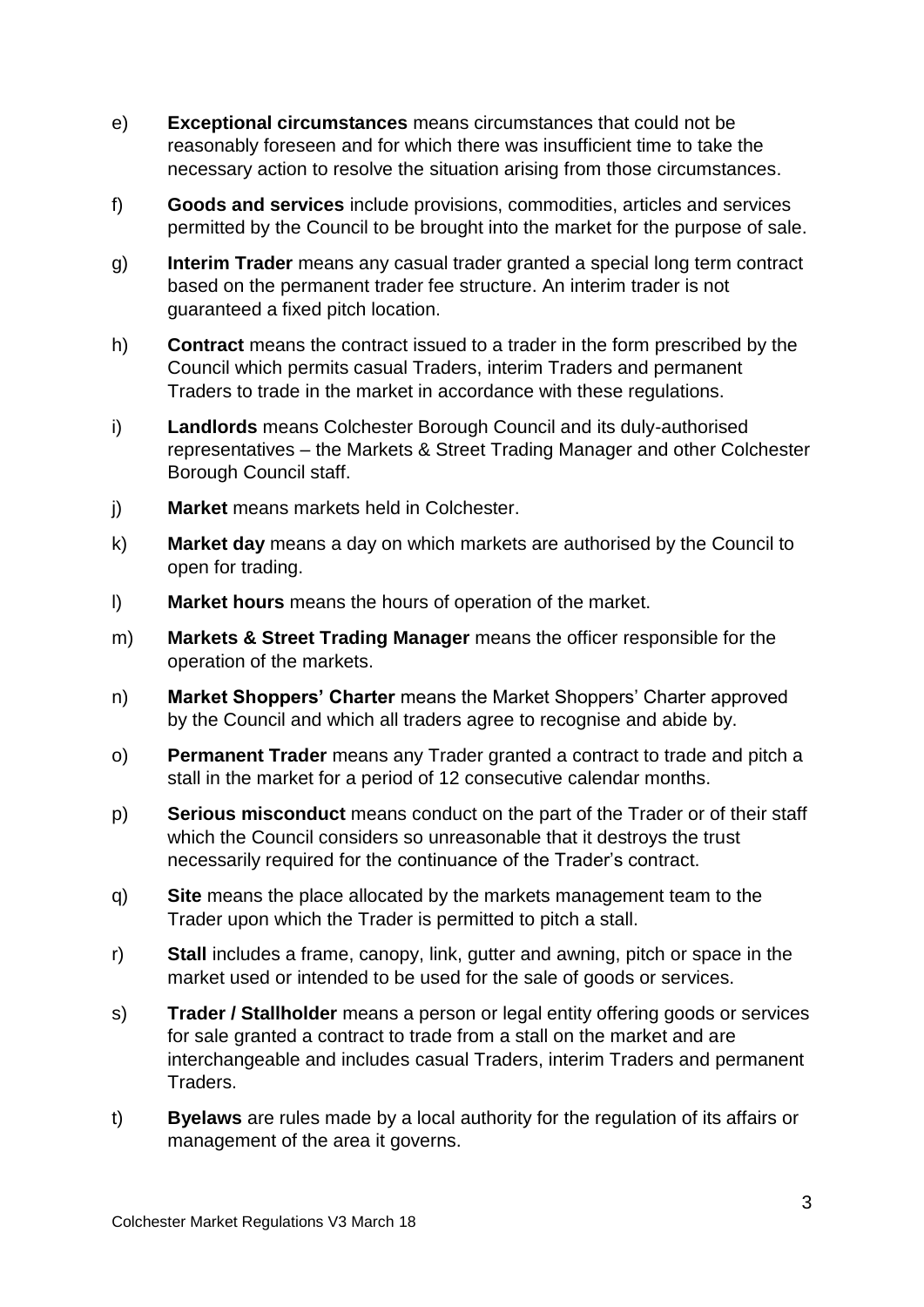# **1. Compliance Requirements**

- (1.1) Traders are required to comply with the directions of the Markets & Street Trading Manager at all times.
- (1.2) Traders on the Market are required to comply with, and ensure compliance by their employees and other persons acting upon their behalf, the provisions of their contract, these Management Regulations, the Shoppers' Charter and Food Stall Guidance, any and all Acts of Parliament, statutory regulations, byelaws or rules and regulations made by a competent authority or notified by the Landlords.
- (1.3) Traders are required to conduct themselves in a manner which does not cause a danger, annoyance, nuisance or impediment to any other persons, traders, neighbouring businesses, members of the public or Landlords' representatives. This includes the use of threatening or abusive behaviour, foul language, substance abuse or drunkenness whilst attending the market.
- (1.4) Goods that are counterfeit, offensive or dangerous may not be sold on the market.
- (1.5) Traders are required to comply with any supplementary rules or regulations as may be notified by the Landlords by way of general notice or declaration from time to time.

# **2. Trading Days**

- (2.1) Trading days are: Friday and Saturday of each week and such additional days as the Landlords may direct.
- (2.2) The market will be closed on Christmas Day.
- (2.3) Where a trading day falls on a Public Holiday and market day and the Landlord does not hold a market, Traders will be given a day in lieu.

# **3. Hours of Access and Trading**

- (3.1) Access for setting-up stalls shall be no earlier than 0600 hrs on the day of trading.
- (3.2) All stalls shall be occupied by 0830 hrs unless otherwise directed by the Markets & Street Trading Manager.
- (3.3) If an unoccupied stall is the subject of a monthly contract then the Trader will remain liable for payment of the fee for that day notwithstanding their nonattendance.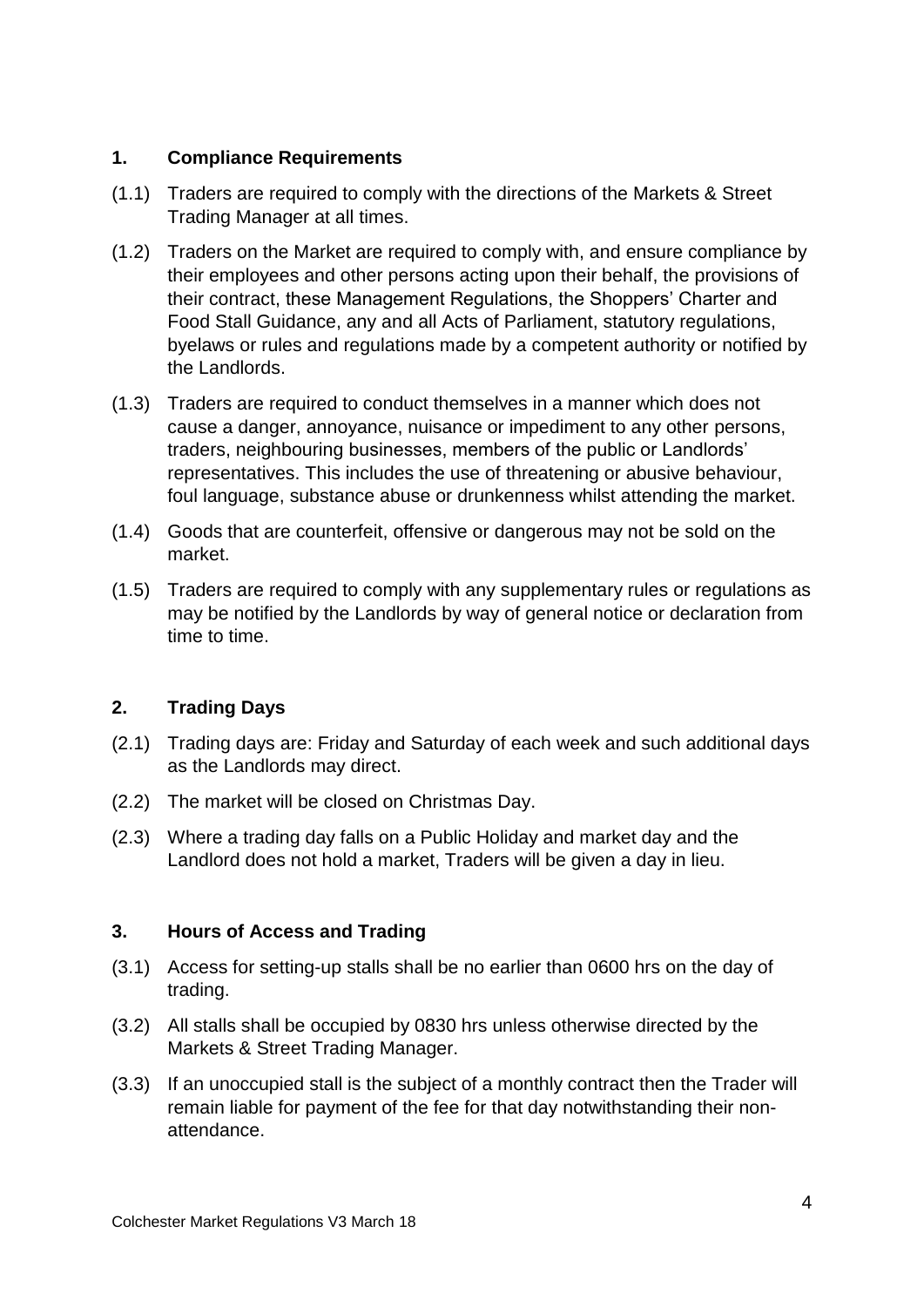- (3.4) All vehicles and roll-cages, pallet-lifters or other equipment must be removed from the market by 0830 hrs.
- (3.5) Permitted trading hours are 0830 1800 hrs on each Charter Market trading day unless otherwise directed by the Markets & Street Trading Manager.
- (3.6) Vehicles shall not return onto the market before 1600 hrs unless otherwise directed by the Markets & Street Trading Manager and must be offsite by 6pm unless granted an implicit extension.
- (3.7) Stalls shall be kept clean, tidy, stocked and attended in accordance with your contract during trading hours.
- (3.8) In the event of temporary absence of the Trader a responsible adult person shall be left in control of the stall.
- (3.9) Works affecting the market. Whenever possible, Traders will be given prior notice of maintenance and other work on and around the market which could affect their trading activities. The Council will not be liable for any direct or consequential loss arising from work affecting the market.

## **4. Access by Vehicles**

- (4.1) Traders shall comply with the permitted access hours and any traffic management directions made by the Markets & Street Trading Manager such as an allocated time to enter the market, a position for unloading and a direction of movement and point of exit from the market.
- (4.2) Traders are required to comply with all Traffic Regulation Orders affecting the public highway. Details are available from the Colchester Borough Council website: [www.colchester.gov.uk/markets](http://www.colchester.gov.uk/markets)
- (4.3) Whilst on the market all vehicles must be positioned so as to avoid obstructing other vehicles in the loading bay and deliveries to adjacent stalls or shops. Vehicles must be unloaded and loaded without delay and not left unattended with their engine running. Once unloaded or loaded they must be removed from the market without delay.
- (4.4) Access for deliveries and collections is via High Street loading bays within the permitted hours.
- (4.5) Only vehicle types and trailers authorised by the Markets & Street Trading Manager shall be brought onto the market. All vehicles and trailers shall be roadworthy, insured and in possession of an MOT certificate and current road fund licence. All drivers must possess a full UK driving licence and be insured to drive same.
- (4.6) Parking on pedestrian crossings, public or private access roads, passageways, pavements or property in the vicinity of the market is prohibited. Traders and their employees should park in town centre car parks.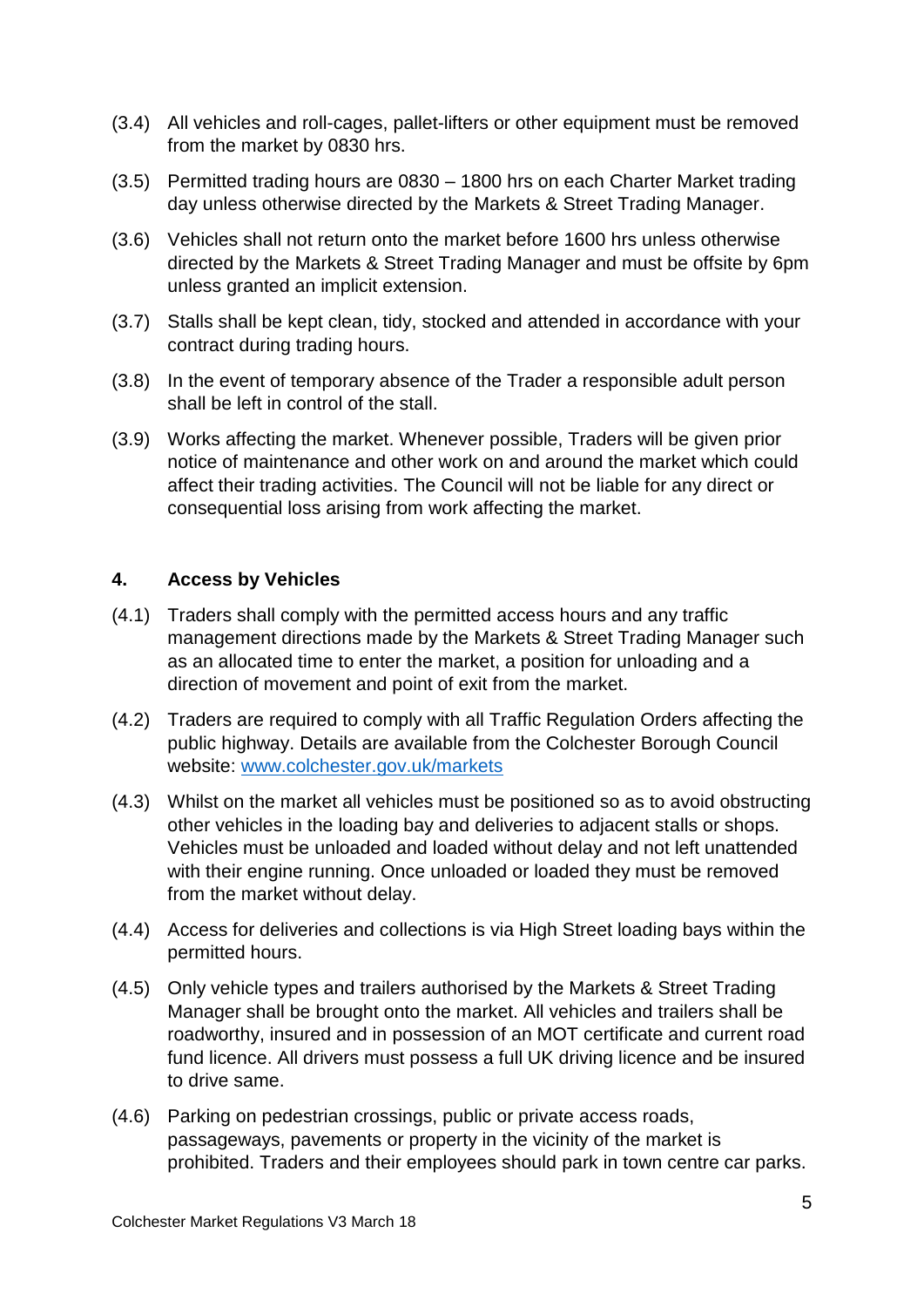(4.7) Any spillages of oil, fuel or any liquid must be immediately cleaned-up and reported to the Markets & Street Trading Manager. Vehicles that leak oil or fluids will not be allowed onto the market and the filling or emptying of fuel tanks whilst attending the market is expressly prohibited.

## **5. Terms for Contracted Traders**

- (5.1) Traders are granted a contract to occupy a specific stall or a "pitch" (space for a stall) on specified days of the week in return for a monthly fee ("charge" or "fee") payable in advance.
- (5.2) Contracts are for a term of between 1 day for non-Charter/themed markets by arrangement with the Landlords to 13 weeks for the Charter Market and do not create entitlement to attend the market for any longer period. The Markets & Street Trading Manager will contact Traders prior to the end of the contract to establish if the Trader wishes to continue stall or pitch hire for a further contract period.
- (5.3) Contracts to occupy a pitch may be revoked at any time at the discretion of the Markets & Street Trading Manager. In this event compensation will be at the discretion of the Markets & Street Trading Manager.
- (5.4) Traders without a contract are deemed to be "casual" traders and may apply for a stall a week in advance when payment, insurance and vehicle documents will need to be shown. Casual traders who attend for more than 6 weeks in a contract period may be excluded from future trading on this basis at the discretion of the Markets & Street Trading Manager.
- (5.5) Casual traders do not benefit from the allocation of a particular stall or pitch. The Landlords' intention is to ensure occupancy of all pitches and stalls on the market. The Markets & Street Trading Manager may allocate casuals to unoccupied stalls and pitches after 08.00hrs with payment by debit/credit card to be paid on the day. Allocations are at the discretion of the Markets & Street Trading Manager and will take into consideration past attendance and the goods being offered.
- (5.6) Traders are expected to attend in person on all the trading days specified in their contract. Non-attendance by a contracted Trader without good reason may result in non-renewal of their contract. In the event of non-attendance the Markets & Street Trading Manager has the discretion to waive the fee payable for that day in exceptional circumstances.
- (5.7) It is the responsibility of traders to notify the Markets & Street Trading Manager or their designated colleague of any delay in attending the market (for example, because of illness, vehicle breakdown or other reasonable cause beyond the trader's control). In the absence of doing so, Traders who fail to attend their stall by 08.00 may not be permitted to trade on that market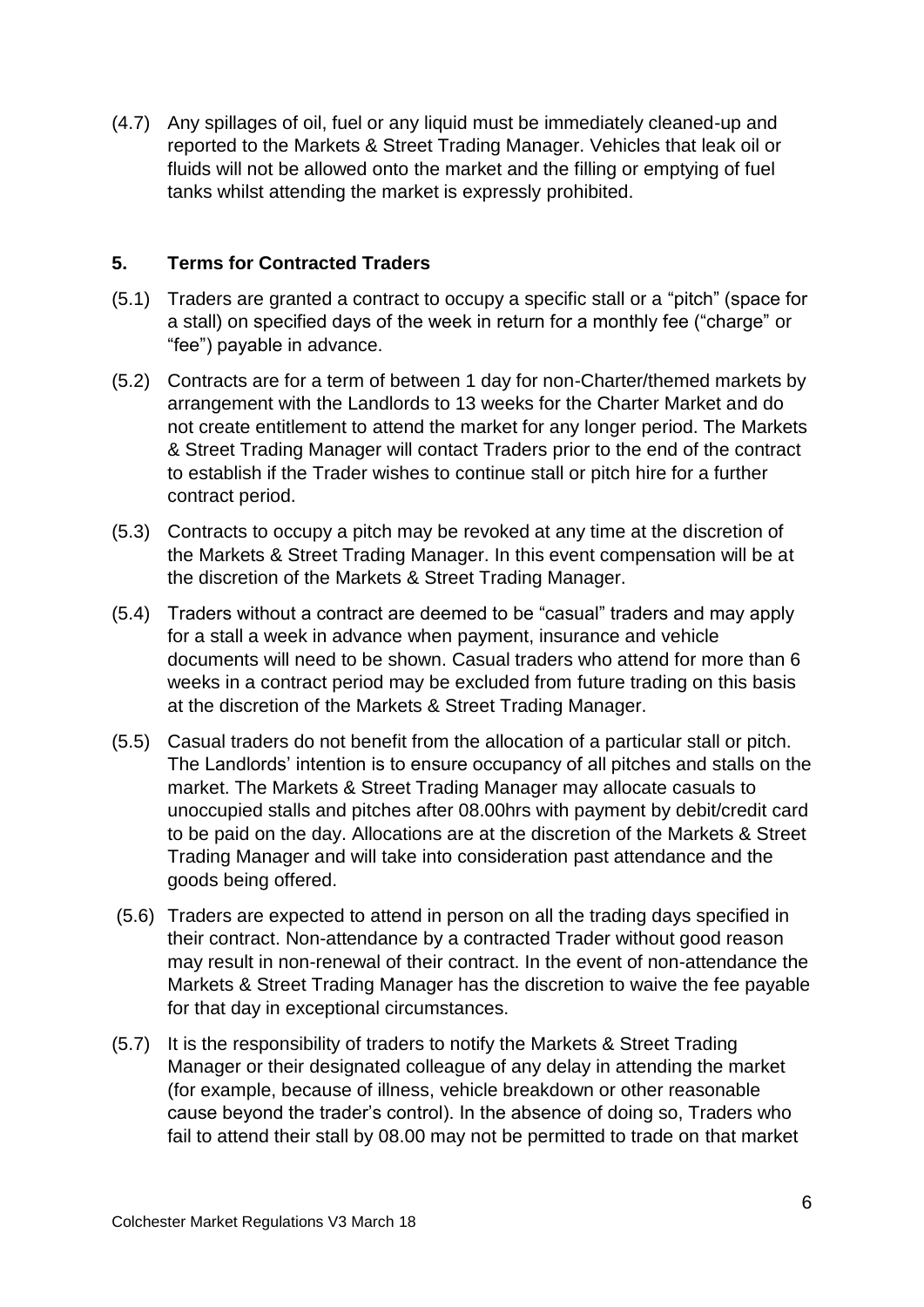day. No refund of stall fees will be paid in these circumstances. The Council may reallocate the stall to another Trader in such circumstances.

- (5.8) For all other absences Traders must advise the Markets & Street Trading Manager as soon as is reasonably possible in advance of the trading day and by no later than 07.30am on the trading day in question. The Council reserves the right to reallocate the pitch for that day. No 'like for like' product line will be allocated in place of the absent Trader. Failure to attend without formally notifying the Markets & Street Trading Manager, other than in exceptional circumstances, and after two un-notified absences per contract period, will be considered a disciplinary offence.
- (5.9) It may be necessary to relocate pitches from time to time. The Landlords will give Traders as much notice as possible in this event. However, this may be on the market day itself in exceptional circumstances.
- (5.10) The Trader must not assign, transfer, sub-contract or licence the benefit of this contract to any other person or company.
- (5.11) Annual Leave Entitlement: A two week annual leave entitlement from April to March will be provided to Market Traders who are subject of a standard 13 week contract.
- (5.12) Traders will be expected to give the Markets & Street Trading Manager two weeks' notice in writing of any intended annual leave. This is required to allow the Council sufficient time to plan for filling the space vacated by the permanent contracted Trader. During the time the Trader is absent the Council may reallocate their pitch/es to another Trader.
- (5.13) The number of Traders given annual leave on any one trading day will be limited to a maximum of 5 individual traders.
- (5.14) The Council reserves the right to refuse holiday requests for any reason whatsoever if it feels that there would be a detrimental effect to the financial viability of the Market.
- (5.15) The Council reserves the right to charge any Trader the full cost of repair or renewal to any Council property related to the markets where, in the reasonable opinion of the Council, the Trader or anyone working with the Trader caused the damage.
- (5.16) Any temporary structure erected as part of the market must be suitable for the purpose intended, of good condition and erected by competent persons.
- (5.17) Traders must not leave any goods, articles or equipment on the market outside market hours without the prior written consent of the Markets & Street Trading Manager.
- (5.18) Where access to the interior of market stalls is restricted by a kerb, Traders must offer mobility impaired customers an assisted shopping service.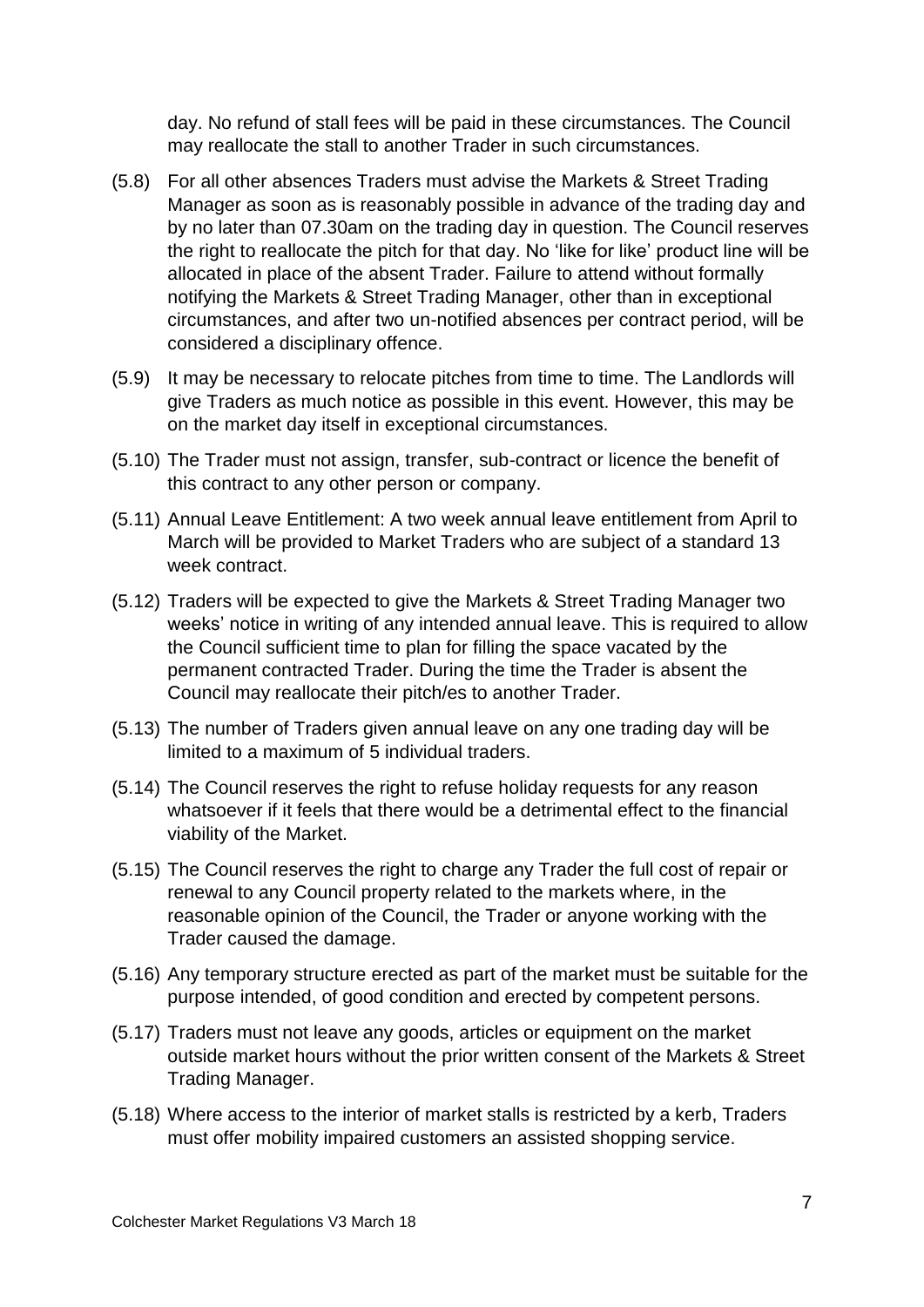#### **6. Payment of Fees**

- (6.1) Traders' fees are payable by Standing Order in advance of trading days and must be set up as soon as practically possible after entering into the contract.
- (6.2) Failure to maintain a Standing Order may result in termination of contract.
- (6.3) The fee for the collection of unpaid stall fees or charges on each occasion will be £10.
- (6.4) If adverse weather conditions or similar prevent trading for part or the whole of the day the Markets & Street Trading Manager has the discretion to close the market.
- (6.5) Non-attendance by a Trader on a regular basis or without good reason may result in termination of their contract.
- (6.6) Where there is non-attendance by a Trader not agreed with the Markets & Street Trading Manager in advance no refunds of fees will be given.
- (6.7) Charges for electric will be made in arrears at the end of each 13 week period for Permanent Traders, and in advance of trading for Casuals.

#### **7. Size of Pitches**

- (7.1) Stall pitches are sized as per the stall layout plan and rents are calculated per stall as per the schedule of fees as set out by the Landlords on the Colchester Borough Council website: [www.colchester.gov/markets](http://www.colchester.gov/markets) Pitches and stalls are licensed individually or as multiples of same and rents calculated accordingly.
- (7.2) Stall sizes are 2.5m x 2.5m and 2.4m x 2.4m (or multiples thereof) and this area represents the licensed trading area. The space in front of the stall is for the purpose of serving customers and pedestrian access only. 'Standing out' of stock onto the pavement is not permitted beyond the boundary of the awning.
- (7.3) All storage and stock must be held within the licensed trading area.
- (7.4) Traders shall use only the stall(s) or pitch(es) licensed or allocated to them. They shall restrict their stall and any goods display area to within the extent of the licensed area. Extension bars beyond the boundary of the licensed pitch are not permitted except to dimensions and location(s) expressly authorised by the Markets & Street Trading Manager which can be withdrawn at any time. The standing-out of goods on the ground in circulation aisles outside the pitch is forbidden.
- (7.5) If the stall is supplied-only or supplied and erected by the Landlords then the Trader shall not adapt or alter any fixture or fitting forming part of the stall and shall not remove the roof sheets or attach any extensions to the stall except with the express permission of the Markets & Street Trading Manager. Any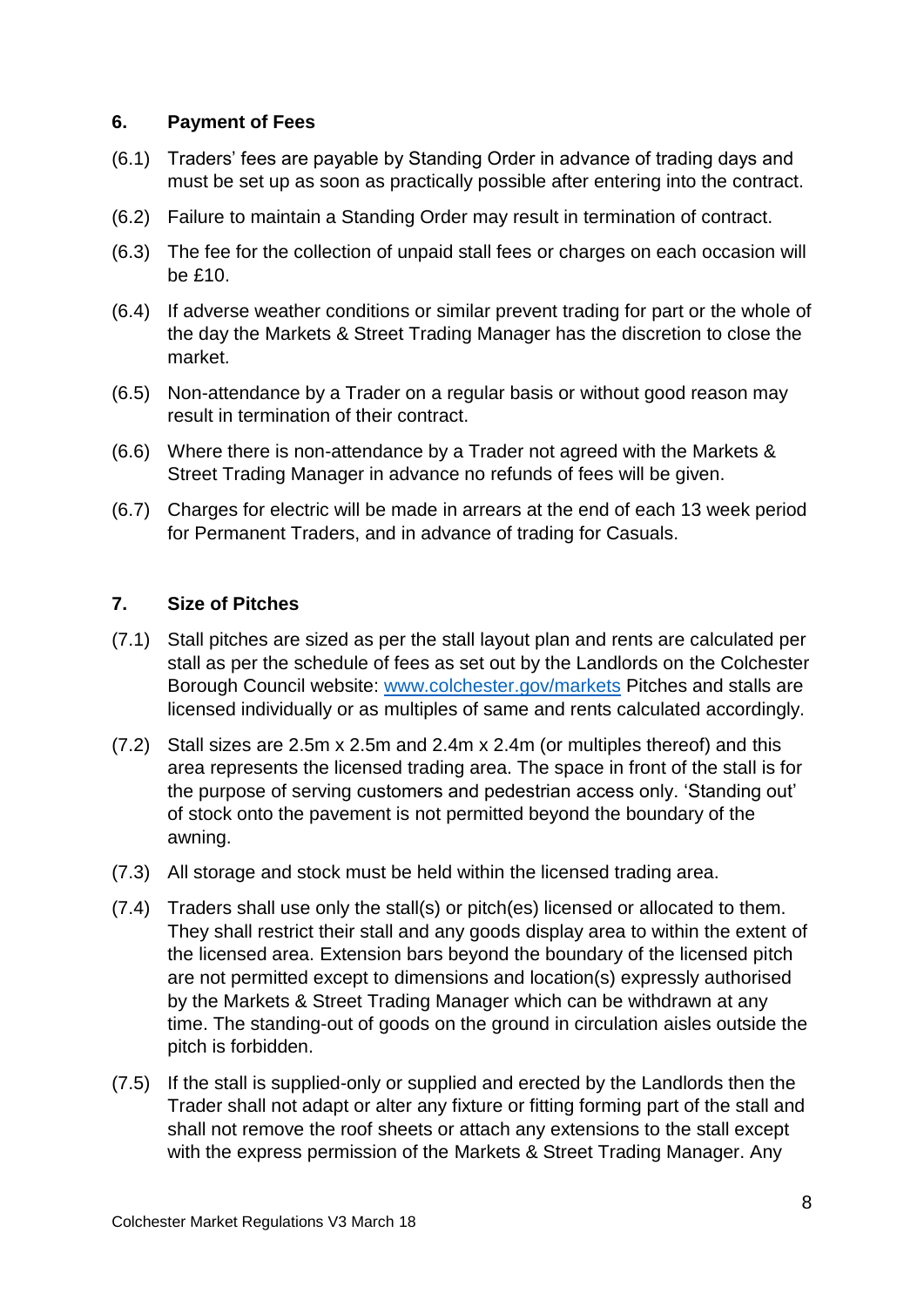goods which are hung from overhangs must not obstruct circulation aisles or present any risk of injury to the public or passing traffic.

- (7.6) Any electrical supply provision made by the landlords shall not be adapted or overloaded and all electrical equipment used by a trader shall be restricted to 230 volts only, earth-bonded and RCD-protected in accordance with current electrical regulations requirements. 230v electric cables shall be SWACarmoured and all cables shall be enclosed in cable protectors. Generators are not permitted.
- (7.7) Traders are required to provide cable mats (at their own expense), to ensure that trailing cables do not present trip hazards or any other hazard and are suitably protected.
- (7.8) All traders using liquid petroleum gas (LPG) must conform to LPG Code of Practice 24 and have the current annual Gas Safety Inspection certificate **on site**.
- (7.9) All traders using LPG must provide a suitable, serviceable fire extinguisher which must be located near the appliance (also see Fire).
- (7.10) Suitable hazard signage must be displayed so as to comply with the Health and Safety (Safety Signs and Signals) Regulations 1996.
- (7.11) All pallets, trolleys, roll-cages, pallet-lifters or other equipment brought onto the market by a Trader must either be removed from the market or stored within a stall during trading hours. They must not be used as an addition to a stall or for displaying goods or storing refuse.
- (7.12) Traders must exercise due care and attention of the stall frame, the canopy, awning and electricity supply at all times.

#### **8. Charity Stalls**

- (8.1) The number of charity stalls will be limited to 5% of the total number of stalls in any one market.
- (8.2) Charity stalls can be booked no more than two weeks in advance subject to availability.
- (8.3) The use of stalls at 50% discount by charities remains subject to these Management Regulations.
- (8.4) The Landlords reserve the right to terminate discounted bookings without notice.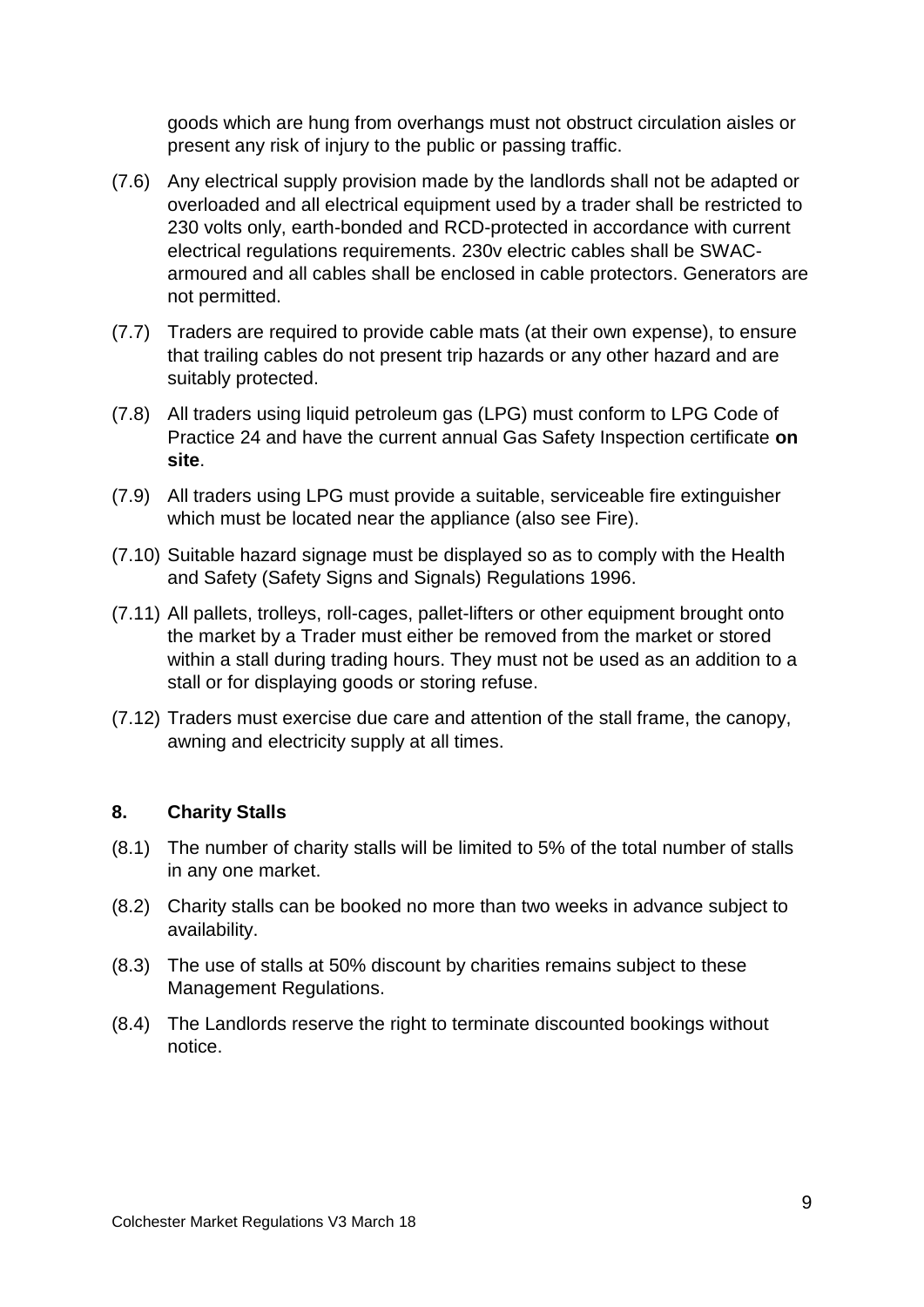# **9. Traders' Signage**

(9.1) All Traders of foodstuffs shall display their name and address in a prominent position on the stall. All other traders shall display a prominent sign showing no less than their name and the number of their stall.

## **10. Sale of Fresh Food**

- (10.1) It is the responsibility of Traders to ensure all edible goods sold on the market are handled, displayed, priced and sold in accordance with trading standards' requirements and food safety regulations. Best practice concerning the sale of fresh food is contained in a separate food safety document 'Guidance to Mobile Traders at Markets & Outside Events' and forms part of these regulations.
- (10.2) All fresh foods must be stored and displayed in accordance with the EU food hygiene regulations and all edible goods including greengrocery stored displayed and sold at least 18 inches (0.5 metres) from the ground to protect all foodstuffs from the risk of contamination.
- (10.3) Some types of goods may require refrigeration.
- (10.4) Traders of foodstuffs must possess a Chartered Institute of Environmental Health Level 2 certificate in Food Safety in Catering (more details can be found here: [www.colchester.gov.uk](http://www.colchester.gov.uk/) and search for Food Hygiene Courses).

# **11. Refuse Disposal**

- (11.1) No waste or refuse shall be brought onto the market. Only waste or refuse generated during the course of that days' trade shall be placed in the designated market waste/refuse euro bins.
- (11.2) Traders shall keep their stall(s) and the surrounding area free of trade waste/refuse and litter during trading hours and remove it to the designated waste/refuse euro bins as necessary.
- (11.3) Traders shall not discharge any noxious or foul liquid waste onto the paving except for washings discharged directly to the street gulley. At close of trading any gulley into which washings have been discharged shall be rinsed with clean water and the surrounding area left clean and tidy.
- (11.4) Traders shall not place any waste into a refuse compactor, cardboard baler or collection vehicle.
- (11.5) At the end of the market day, and at regular intervals throughout it, Traders must ensure their stall and surrounding area is cleaned and clear of all refuse and waste, and the surfaces around their pitch left safe and without hazard to others. All stall(s) and pitch(es)shall be left clean and clear of refuse at the close of trading.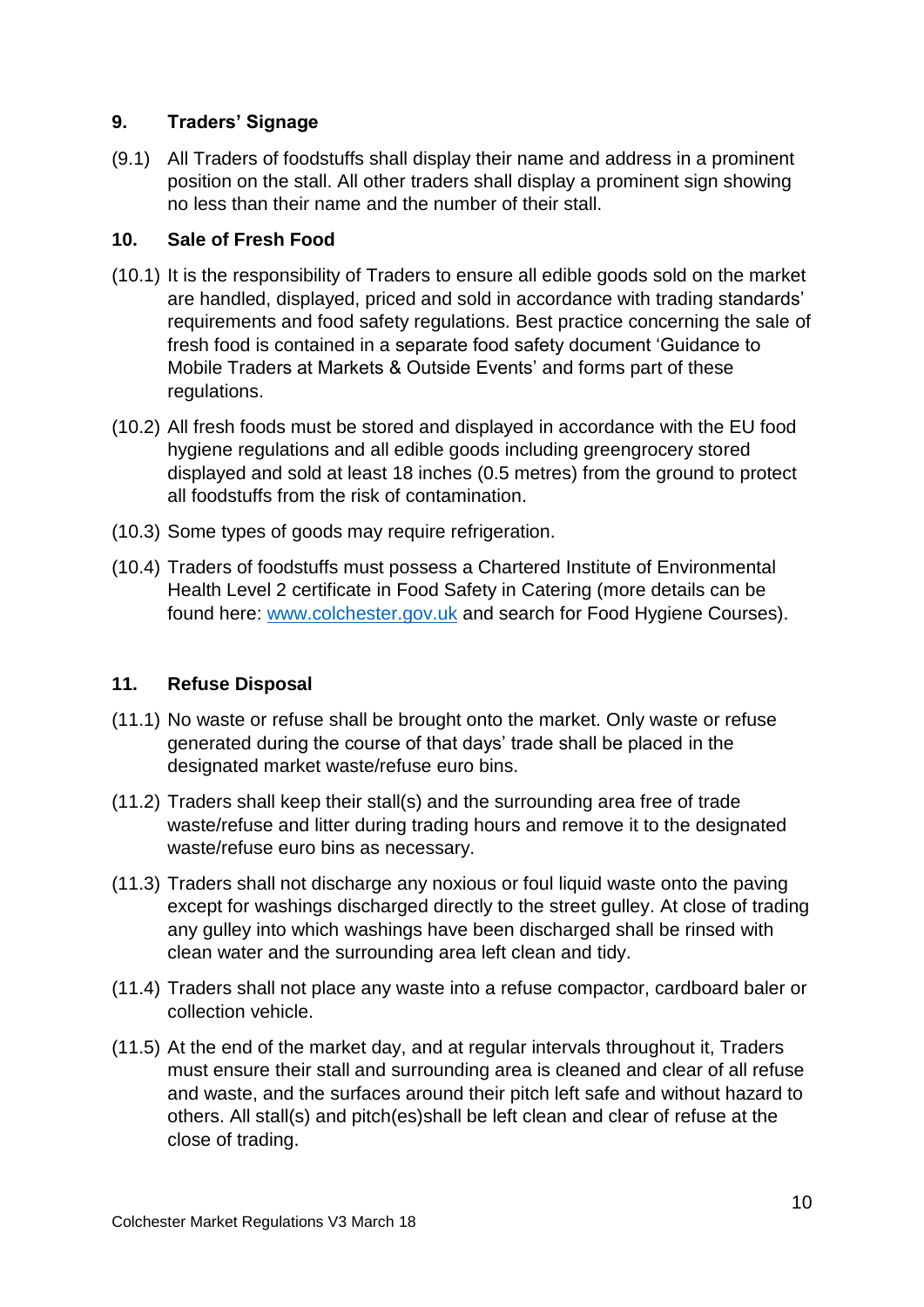- (11.6) Traders have a legal duty of care to maintain the health and safety of their employees, other Traders and visitors to their stall. It is also the sole responsibility of Traders to ensure the safe management of waste in and around their stall, which if not handled properly can cause surfaces to become hazardous for slips, trips and falls.
- (11.7) Council employees are not authorised to enter a Trader's stall to collect waste, and it is solely the Trader's responsibility to prepare all waste for collection by the Council using the appropriate euro bins allocated by the Council.
- (11.8) Traders are required to comply with the recognised cleansing standards, which have been adopted by the council.
- (11.9) The Council will carry out the regular cleansing of the market area as necessary to maintain their effective operation.
- (11.10)Traders must ensure that their stall and any adjoining passages, whether used by them or in conjunction with other Traders, are properly swept from time to time and shall ensure that litter is not allowed to accumulate.
- (11.11)Traders must remove waste from their stall and the Council will provide and maintain adequate, hygienic and efficient refuse disposal facilities on the market at all times subject to breakdowns and other matters beyond its immediate control.
- (11.12)Traders who produce food waste must dispose of it in the correct food waste receptacle as directed by the Council.
- (11.13)Traders must flatten any cardboard waste they produce and dispose of it in the correct recycling cardboard container.
- (11.14)Traders must not put their trade waste in public litter bins.
- (11.15)Traders must comply with any new initiatives introduced to improve the recycling of trade waste on the markets as advised in writing by the Markets & Street Trading Manager from time to time.
- (11.16)A supplementary charge of £25 will be levied upon Traders who fail to comply with these requirements on any market day.

#### **12. Prohibited Goods**

(12.1) Traders shall not bring onto the market any inflammable liquids, gases, fireworks or similar articles which may cause fire or explosion. The exception being a gas supply for cooking food upon such conditions as the Markets & Street Trading Manager may direct.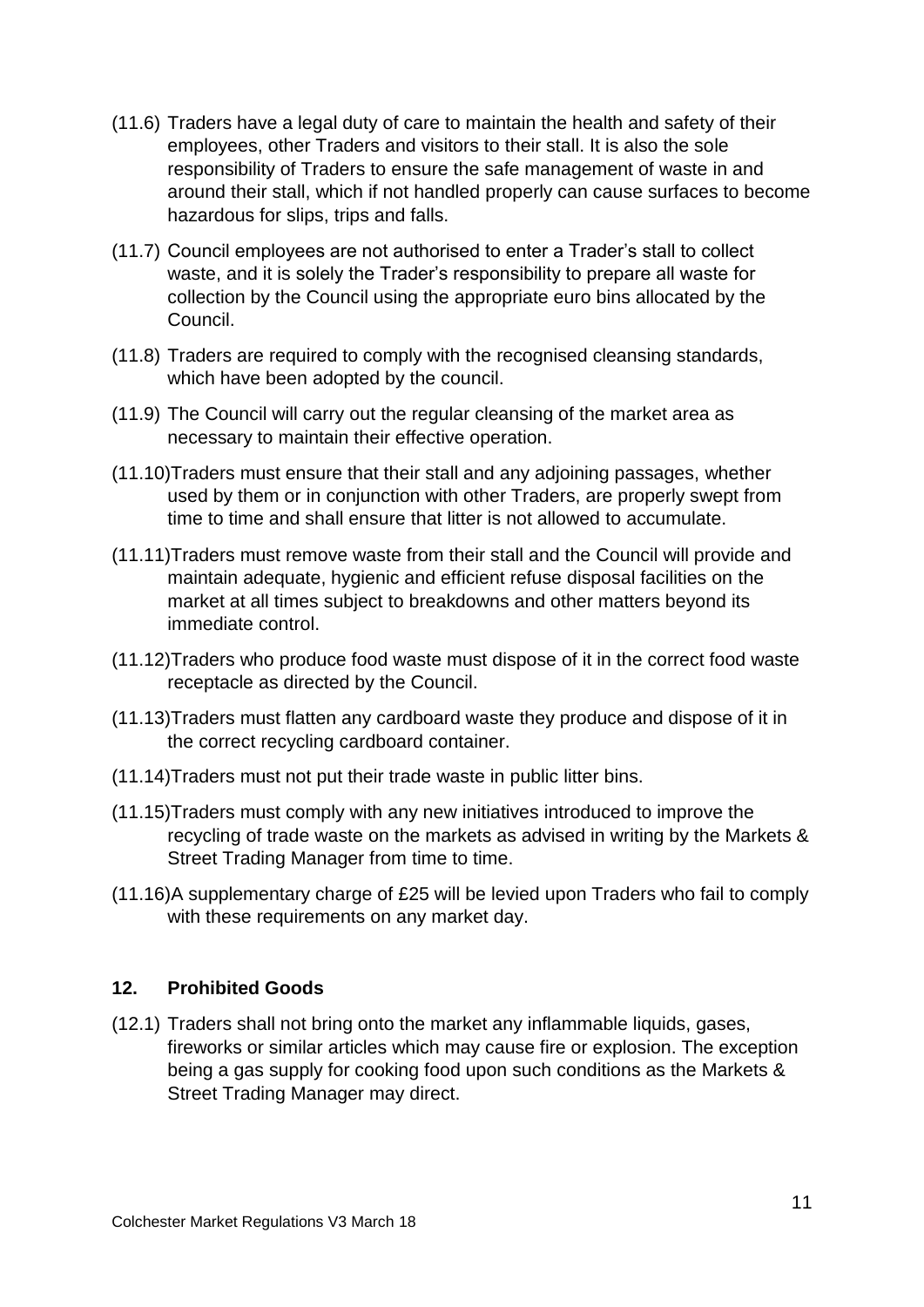- (12.2) No goods may be displayed or sold which in the opinion of the Markets & Street Trading Manager are inappropriate, dangerous or likely to cause offence to other traders or members of the public.
- (12.3) No goods may be displayed or sold that are counterfeit or in breach of copyright or patent.
- (12.4) No mains-powered electrical goods may be sold except for new items still in their original packaging.
- (12.5) Second-hand or used electrical goods may not be sold, even if PAT-tested.

# **13. Health & Safety Requirements**

- (13.1) All Traders are required to undertake a risk assessment for their stall annually or as any change to operation occurs. This is to include set up, break down, supplier deliveries as well as trading and should be provided to the Markets & Street Trading Manager. The form for the risk assessment can be found on [www.colchester.gov.uk/markets](http://www.colchester.gov.uk/markets) . The Markets & Street Trading Manager reserves the right to refuse trading if the risk assessment is not submitted or if, in the opinion of the Markets & Street Trading Manager, is not suitable and sufficient for purpose.
- (13.2) The Landlord shall not be liable for damage to any property or for any losses claims demands actions proceedings damages costs or expenses or other liability incurred by the Licensee or any employee of the Licensee or any person or body authorised by the Licensee to be within the Market area. Nor shall the Landlord be liable for any such loss suffered by a visitor or member of the public except where caused by the proven negligence of the Landlord and shall indemnify the Landlord against all actions proceedings costs claims demands damages charges and expenses whatsoever arising out of the discharge of the Contract to trade on markets.
- (13.3) Electricity supply is to be used to assist trading only.
- (13.4) All traders are required to comply with all health and safety directions issued by the Markets & Street Trading Manager. Such instructions are supplemental to and do not vary these regulations.
- (13.5) There are significant health & safety risks posed to themselves, the public and other traders whilst traders deliver goods and assemble or dismantle stalls. Traders must input to and be aware of the market's risk assessment (available on [www.colchester.gov.uk/markets](http://www.colchester.gov.uk/markets) ) and devise and implement suitable safeguards to minimise risks in their working methods using the risk assessment form provided.
- (13.6) If adverse weather conditions or similar present a risk to trading for part or the whole of the day the Markets & Street Trading Manager has the discretion to close the market.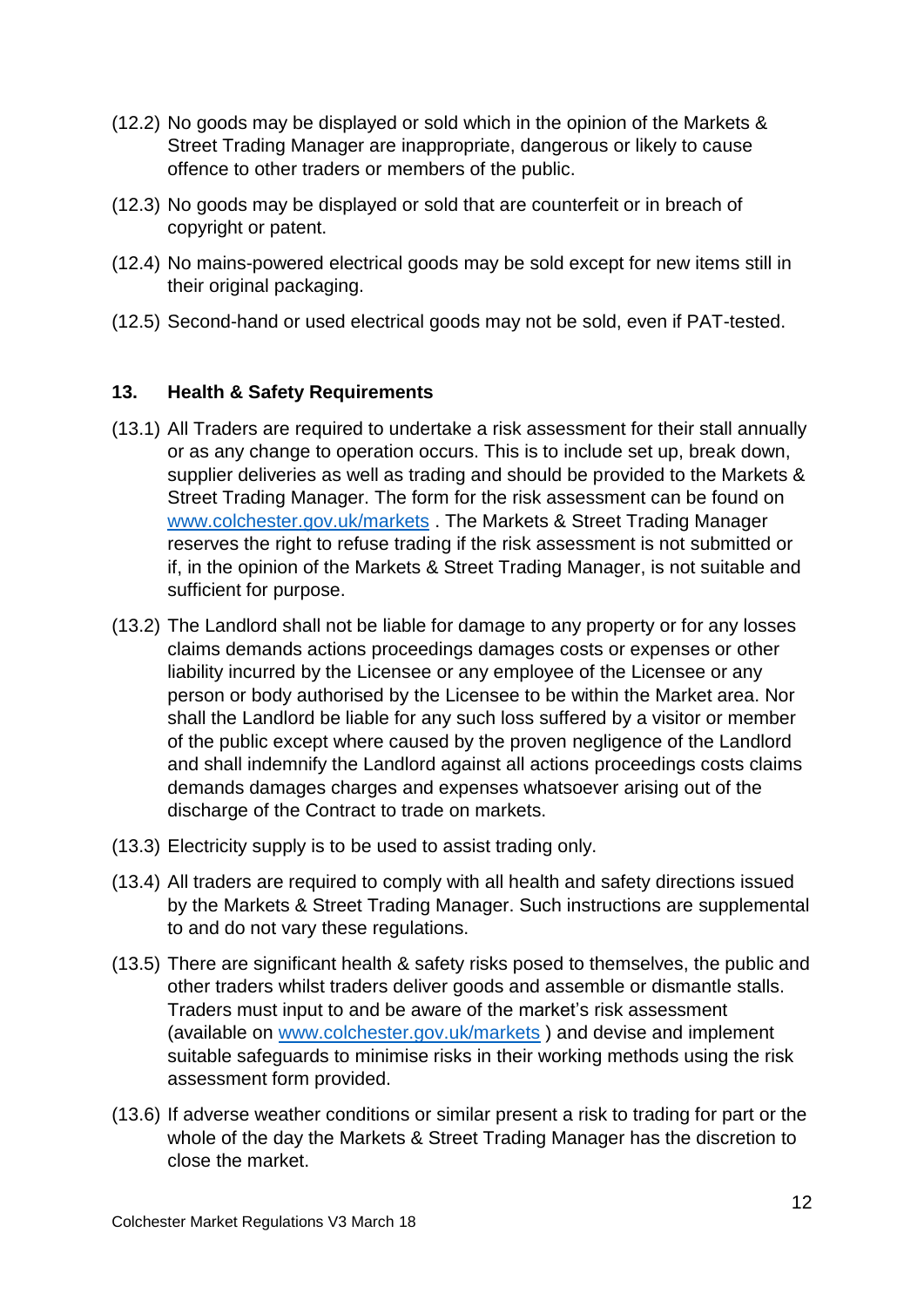- (13.7) All electrical equipment must be PAT (Portable Appliance Tested) and a certificate of proof must be presented on application for a license to trade.
- (13.8) Smoking is not permitted by Traders, their employees and suppliers within or near market stalls in line with 2007 legislation which banned smoking in enclosed/substantially enclosed workplaces and public spaces. Traders should not serve members of the public in any instances whilst smoking. This is to protect traders, their employees, suppliers, neighbouring traders and their stock as well as customers.
- (13.9) All traders are required to:

• *Familiarise themselves with all Health and Safety instructions issued by the Markets & Street Trading Manager.*

• *Ensure all employees agents and contractors are adequately informed, instructed, supervised and trained in health and safety matters.*

• *Take reasonable care of their personal health, safety and welfare and that of others who may be affected by their acts or omissions.*

• *All persons shall wear high visibility vests when setting up/dismantling stalls and loading goods.*

• *Make available and ensure the use by themselves and all employees or staff of appropriate personal protective clothing and equipment suited to the task.*

• *Assist the Landlords by reporting any accident or incident that has or may cause injury to a person or damage to plant or property.*

• *Co-operate and comply with all directions of the Landlords to ensure compliance with all statutory responsibilities and to ensure all instructions regarding health and safety issues are understood and applied by employees, agents and contractors.*

(13.10) Traders are required to pay particular attention to the hazards of:

• *Vehicle movements – Reversing, towing stall trailers and unattended stall trailers.*

• *Stall erection – Handling of components and stability of partly-constructed frames.*

• *Sheeting – Fixing of stall sheets and clips during windy conditions.*

• *Trip hazards - Stall components, stock and electrical cables that create a trip hazard.*

- *Electrical safety - Power and lighting distribution form the supply boxes.*
- *Training – The use of unsupervised or untrained staff to set up and dismantle stalls.*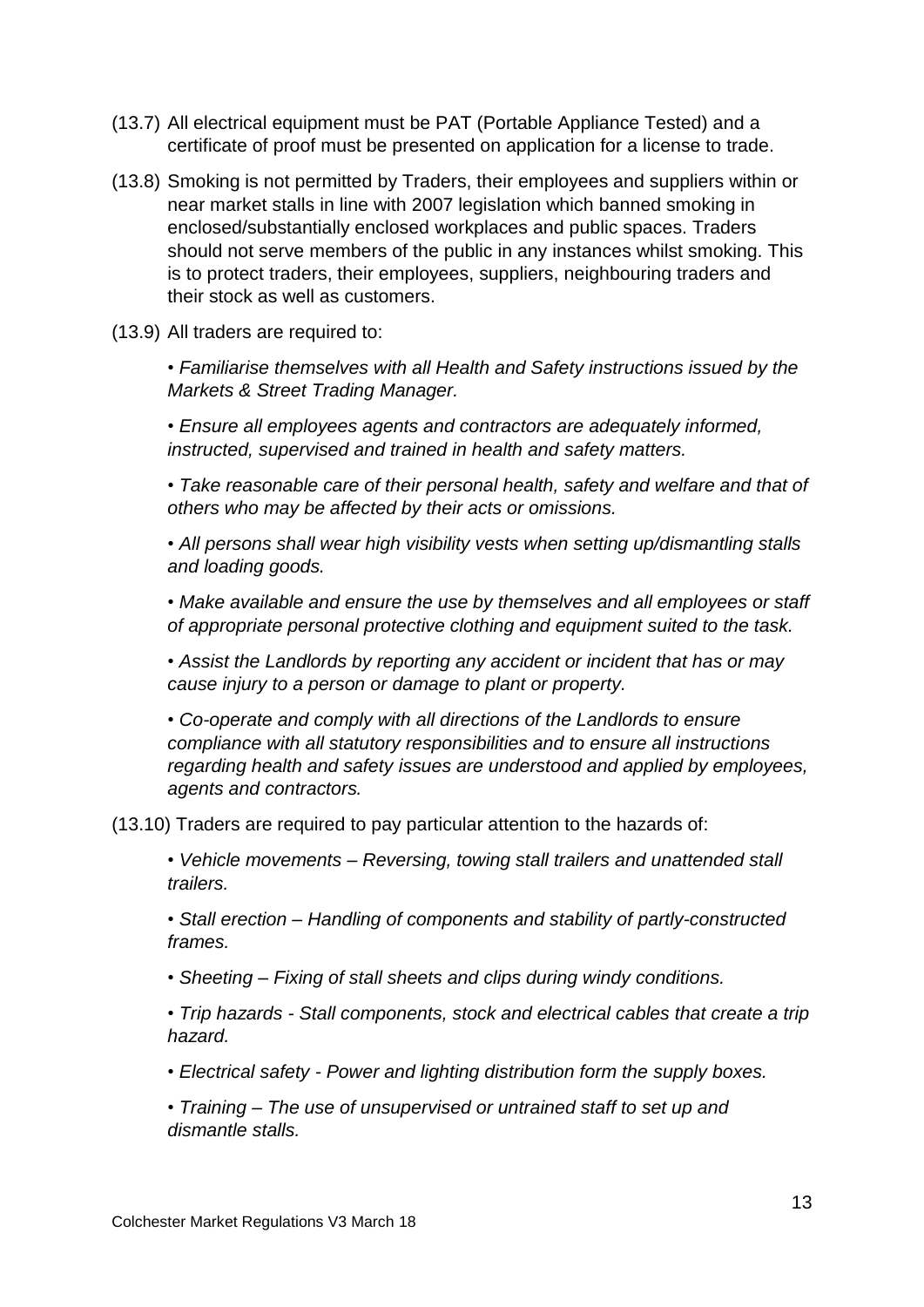• *Working at height – set up and dismantling of stalls when standing on steps or trailers*

## **14. Accidents**

- (14.1) All accidents and "near misses" involving Traders, their staff or members of the public must be reported immediately to the Markets & Street Trading Manager for investigation and entry in Colchester Borough Council's Incident Report form (IRF). It is the responsibility of Traders to report all notifiable accidents and "near misses" occurring during stall set up and dismantling to the HSE, as required by legislation.
- (14.2) Traders should ensure their stalls are equipped with a First Aid Kit.

## **15. Traders' Insurance and Identity Requirements**

(15.1) All licensed and casual Traders are required to hold and maintain valid insurance cover for third party public and products liability with a limit for claims of not less than £5 million, and employers' liability insurance cover with a limit for claims of not less than £10 million. By virtue of their contract and these regulations each Trader shall extend a matching indemnity to the Landlords and their agents, employees and authorised representatives.

Traders shall provide evidence of insurance cover upon application for a contract to trade.

(15.2) Prior to the first days' trading, Traders will be required to supply proof of their right to work in the UK and that of employees working on their behalf, paid or unpaid. Typically a valid passport or work permit is sufficient– check here for full details: [www.gov.uk/government/publications/acceptable-right-to-work](http://www.gov.uk/government/publications/acceptable-right-to-work-documents-an-employers-guide)[documents-an-employers-guide](http://www.gov.uk/government/publications/acceptable-right-to-work-documents-an-employers-guide)

This data will be kept secure and confidential between the parties.

# **16. General Conditions**

- (16.1) No animal shall be brought onto the market except as authorised by the Markets & Street Trading Manager under exceptional circumstances (for example a guide dog).
- (16.2) No child shall be employed upon the market except in accordance with statutory legislation.
- (16.3) The "pitching" of goods (shouting to advertise their availability) is allowable at the discretion of the Markets & Street Trading Manager.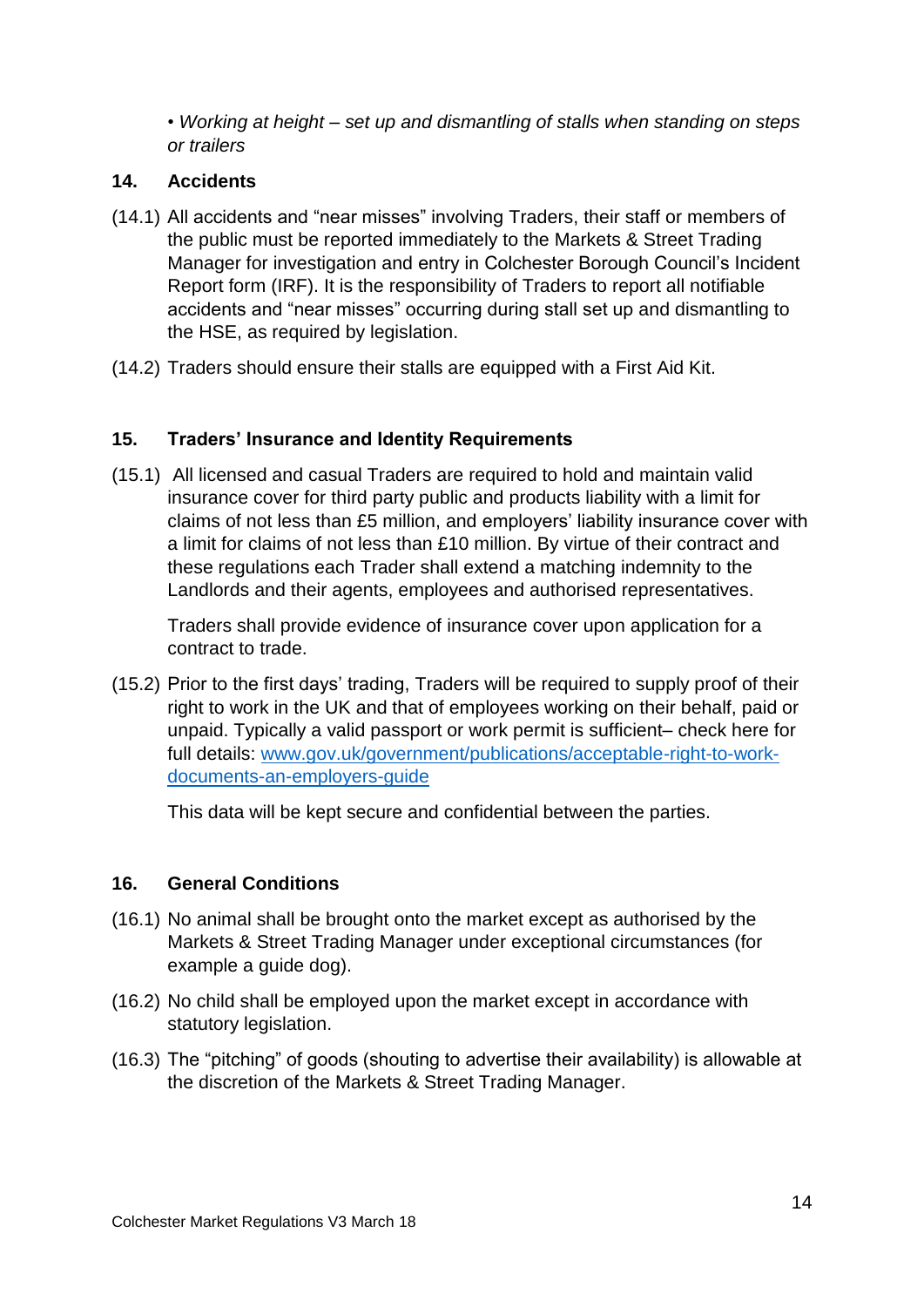- (16.4) Any sale by auction, canvassing, market research or personal questionnaire or any stall advertising or promoting a political or religious organisation is expressly forbidden.
- (16.5) Radios or other sound equipment may be played subject to the approval of the Markets & Street Trading Manager, but not so loudly as to cause nuisance to other Traders, neighbouring businesses or the general public.
- (16.6) Traders shall not display or sell any goods other than those described on their contract, or in the case of a casual Trader those described to the Markets & Street Trading Manager on the day of trading.
- (16.7) Traders may only extend or change product lines with the agreement of the Markets & Street Trading Manager (which shall not be unreasonably withheld).

## **17. Conduct, Disciplinary, Complaints and Appeals Procedure**

- (17.1) Traders are responsible for their own conduct and that of anyone working on or in connection with their stall at all times while they are on the market.
- (17.2) A breach of these regulations/terms and conditions by anyone working on or in connection with a Trader's stall will be deemed to be a breach by the trader.
- (17.3) Traders will be liable to immediate suspension and/or termination for breaches of the regulations arising out of their conduct by the Markets & Street Trading Manager which is considered by the Council to be gross misconduct. In the event that a contract is terminated, the Trader shall not be entitled to compensation from the Council. The circumstances of the case will be considered by the Head of Service.

Examples of gross misconduct which will normally justify termination of a contract are outlined below:

- Dishonesty.
- Under the influence of alcohol or illegal substances.
- Assaulting a member of the public, Council staff or another Trader.

• Verbal abuse, the use of foul or abusive language, harassment, intimidation, discrimination or bullying towards a member of the public, Council officers or other Trader(s).

- Interfering in any way with the business of another Trader.
- In the reasonable opinion of the Markets & Street Trading Manager, the Trader brings the market into disrepute.
- Failure to comply with the requirements of consumer protection legislation.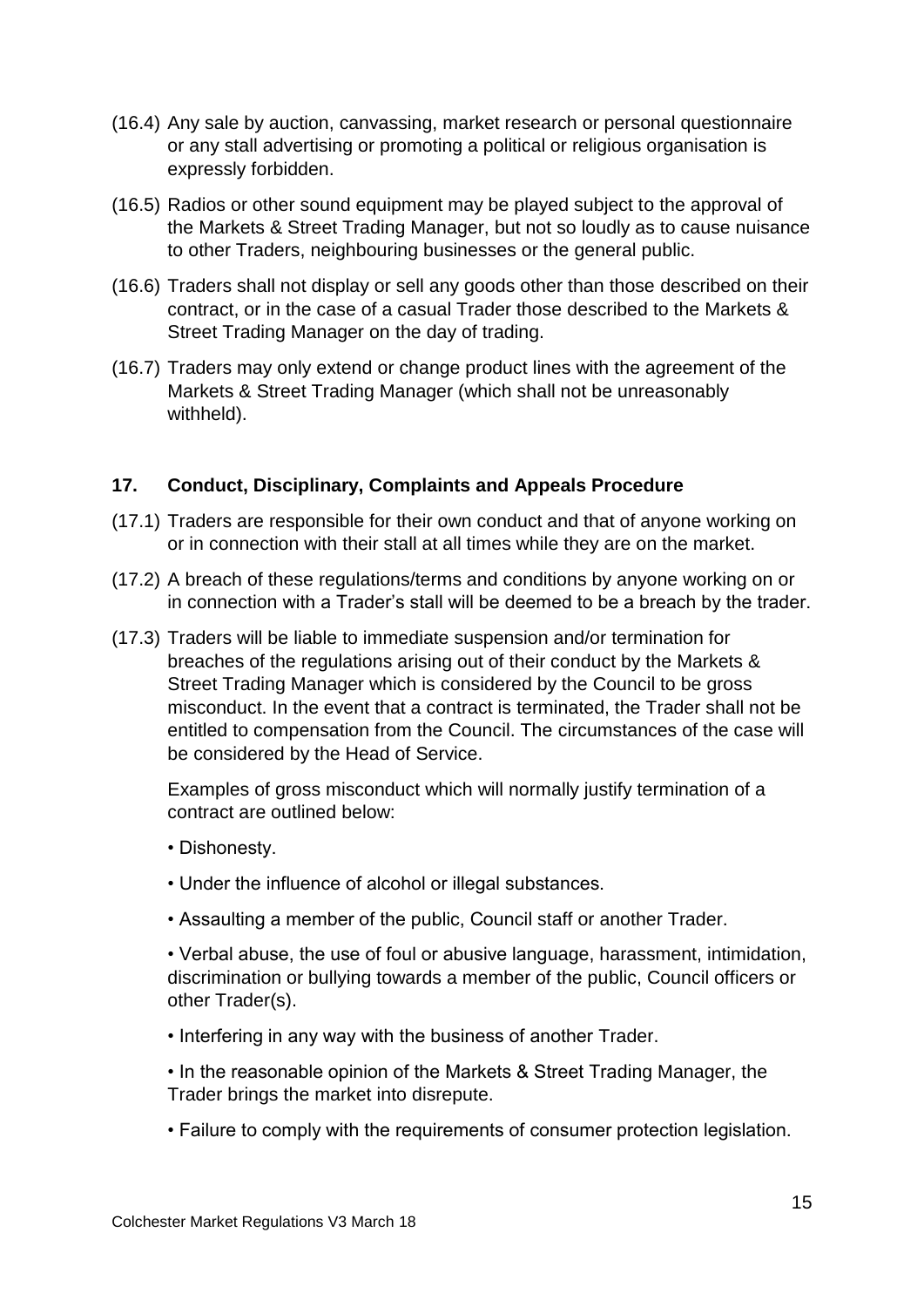• Failure to comply with the requirements of food hygiene regulations.

• The Trader has been convicted of selling counterfeit products or has received a formal caution, formal warning or such other similar measure from the Trading Standards Service or any other enforcement agency.

• The Trader has persistently failed to make payment of the fee, within the time limit set.

• The Trader has failed to comply with the health and safety legislation affecting the market sites or any health and safety requirements notified to the Trader by the Council.

• The Trader consistently fails to honour a direct debit for the payment of stall fees.

• The Trader fails to attend the market they are licensed to attend for 10 weeks or more during the course of a calendar year.

• The Trader persistently infringes the Market Regulations.

# **In the event that a Trader's contract is suspended rather than terminated and there is no prescribed penalty, the length of suspension will be decided by the Head of Service.**

All complaints involving stallholders and staff are dealt with in accordance with Colchester Borough Council's formal complaints procedure (more details here: [www.colchester.gov.uk/article/12804/Compliments-Complaints-And-](http://www.colchester.gov.uk/article/12804/Compliments-Complaints-And-Comments)[Comments](http://www.colchester.gov.uk/article/12804/Compliments-Complaints-And-Comments) )

Complaints should be made in the first instance to the Markets & Street Trading Manager who will seek to resolve same and issue a direction. If the complainant is not satisfied with the result he or she may complete the form in the link above which commences Colchester Borough Council's complaints procedure.

- (17.4) Complaints will be treated in confidence and all parties notified of the complaint and given the opportunity to respond. The complainant will be required to substantiate same under normal rules of evidence. If complaints are found to be vexatious then disciplinary action will be taken against the complainant.
- (17.5) Complaints made by a member of the public against any Trader will be notified to him/her in private and the Trader requested to resolve the dispute.
- (17.6) Any substantiated complaints may result in the revocation of a Trader's contract.
- (17.7) Breaches of rules or regulations will normally be discussed with the Traders concerned as soon as the Markets & Street Trading Manager is aware of any breach. Traders will normally be asked to correct any breaches or comply with any rules in the first instance.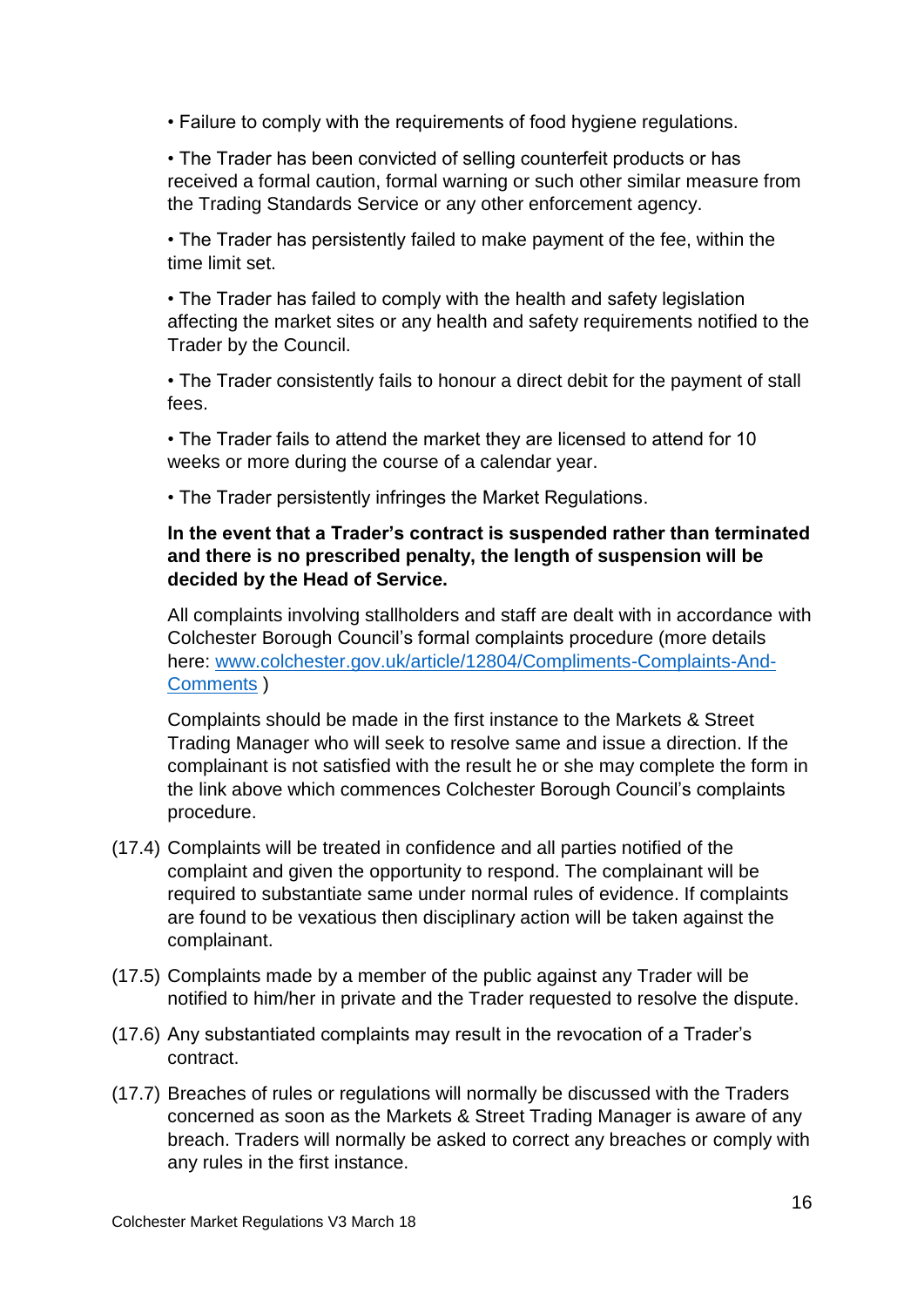- (17.8) If a Trader does not comply with a verbal request, or if a further breach occurs on the same day, then a formal written notice will be issued as soon as possible.
- (17.9) Any written notice issued in (17.8) will remain active for a period of 6 months, if a further written notice is issued during this period the Trader will be automatically suspended for the next trading day.
- (17.10) If any Trader incurs two periods of suspension in any period of 12 months then their contract will be terminated. Traders will be permitted to reapply for a pitch but will be placed at the bottom of any waiting list.
- (17.11) Traders suspended or removed from the Market are still liable to the fees due for any period of absence under their contract.
- (17.11)Disciplinary matters will, in the first instance be dealt with by the Markets & Street Trading Manager and if necessary be referred to the appropriate Council Manager.
- (17.12)The Council will discuss any issue and give reasons for their decision in the first instance.
- (17.13)If a Trader is not satisfied with the explanation or decision they may contact the Council who will review any action and respond in writing stating their decision if required.
- (17.14) A Trader who has been suspended from the market or whose contract has been terminated, or has been refused permission to transfer their contract to another Trader, may appeal in writing to the **Head of Service** within five working days from, but not including, the day the Trader is notified of the decision against which they wish to appeal.
- (17.15) The Trader is entitled to request a hearing to make representations to explain why the decision against which they wish to appeal should be overturned. Such request must be made at the time of submitting the written appeal.
- (17.16) The **Head of Service** will conduct the hearing of the appeal in person within 28 days of receipt of the written appeal.
- (17.17) In considering any appeal the **Head of Service** will have regard to any relevant documentation and may call to give evidence such person, including the Trader in question, as he/she considers appropriate.
- (17.18) Traders attending an appeal will be entitled to bring with them a friend or colleague or, if they are a member of the National Market Traders' Federation, a local representative of the NMTF who are allowed to speak on their behalf.